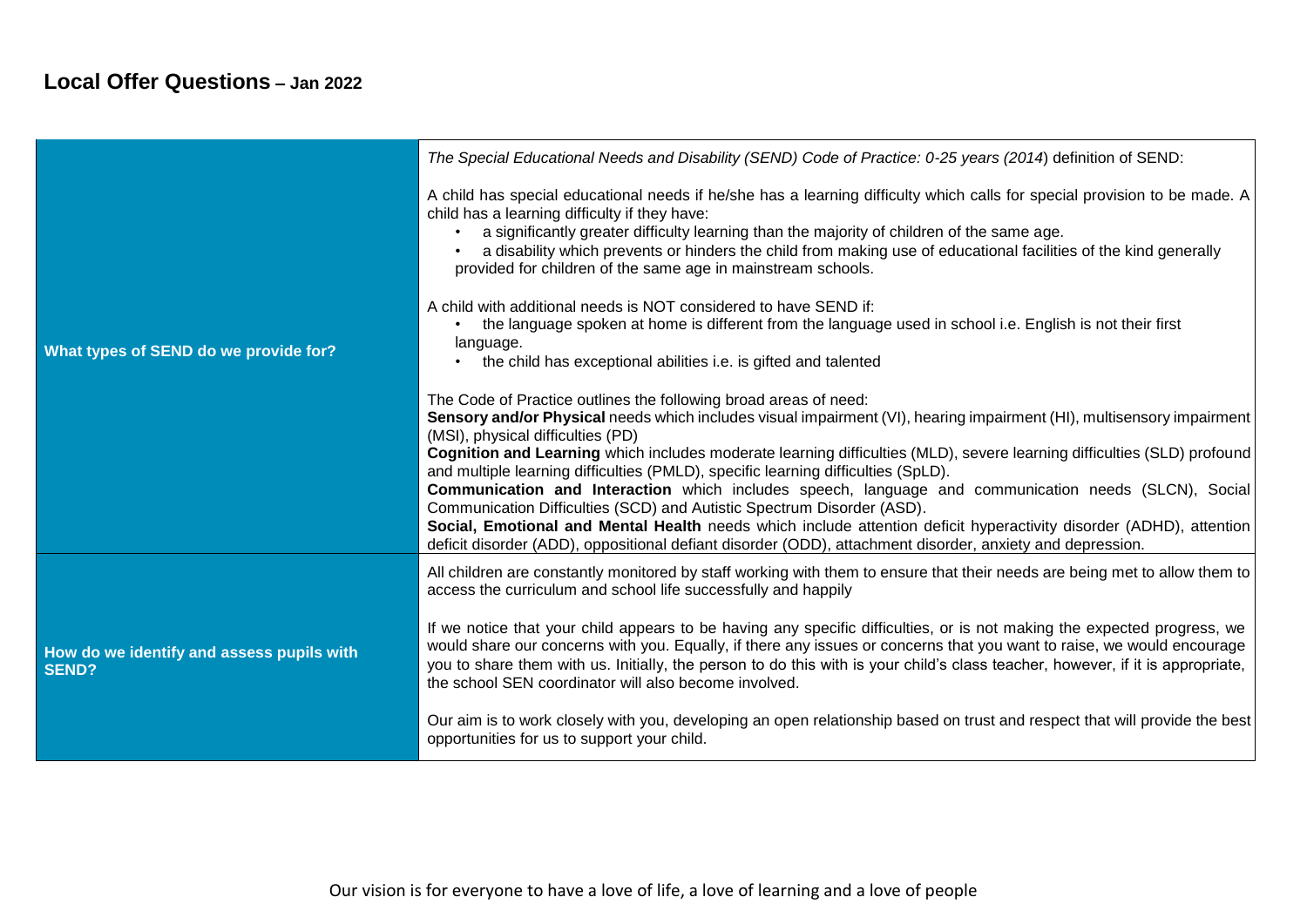| Who is our special educational needs coordinator<br>(SENCO) and how can he/she be contacted? | Our SENCO is Mrs Gemma Blake-Hatton who can be contacted through the school office.                                                                                                                                                                                                                                                                                                                                                                                                                                          |
|----------------------------------------------------------------------------------------------|------------------------------------------------------------------------------------------------------------------------------------------------------------------------------------------------------------------------------------------------------------------------------------------------------------------------------------------------------------------------------------------------------------------------------------------------------------------------------------------------------------------------------|
|                                                                                              |                                                                                                                                                                                                                                                                                                                                                                                                                                                                                                                              |
| What is our approach to teaching pupils with<br><b>SEND?</b>                                 | We provide 'Quality First Teaching' in every classroom, meaning that lessons are focused with clear and aspirational<br>objectives. Teachers involve pupils in their learning and make appropriate use of questioning, modelling and explaining.<br>As part of 'Quality First Teaching' teachers would differentiate the curriculum and make reasonable adjustments for any<br>child who is finding learning difficult and not making the expected progress.                                                                 |
|                                                                                              | If it is felt that a child is not making expected progress, a 'Graduated Response' is adopted and you will be informed.<br>This is a four part cycle of assessing; planning; doing and reviewing. It draws on more detailed approaches, more frequent<br>reviews and more specialist expertise in successive cycles in order to match learning experiences and interventions to<br>the specific need of the child.                                                                                                           |
|                                                                                              | If, despite this increasingly personalised approach, over an extended period of time, the expected progress is still not<br>being made we may consider starting the process of applying for an Education, Health or Care Plan (EHCP)                                                                                                                                                                                                                                                                                         |
| How do we adapt the curriculum and learning<br>environment?                                  | Pupils receive a broad and balanced creative curriculum. Children will work in a variety of ways during their learning,<br>which will not always be organised into learning groups at different levels. However, the school will often plan work that<br>is matched to the needs of children through differentiated (different levels) activities and tasks for those times that are<br>appropriate. This means that children will be working at a level that they can access but one which will progress their<br>learning. |
|                                                                                              | When appropriate, children will be given equipment and resources to support them within the classroom                                                                                                                                                                                                                                                                                                                                                                                                                        |
|                                                                                              | If a child is on the SEND register, we will produce an Individual Learning Plan, in partnership with you and your child. The<br>plan will identify a long term target for the academic year and then smaller ones to be reviewed throughout the year, with<br>details of actions for both the school and parents.                                                                                                                                                                                                            |
|                                                                                              | This is reviewed at least termly and your views will be sought in order to ensure home and school are working together.<br>Your child's voice is also central to the outcomes being identified.                                                                                                                                                                                                                                                                                                                              |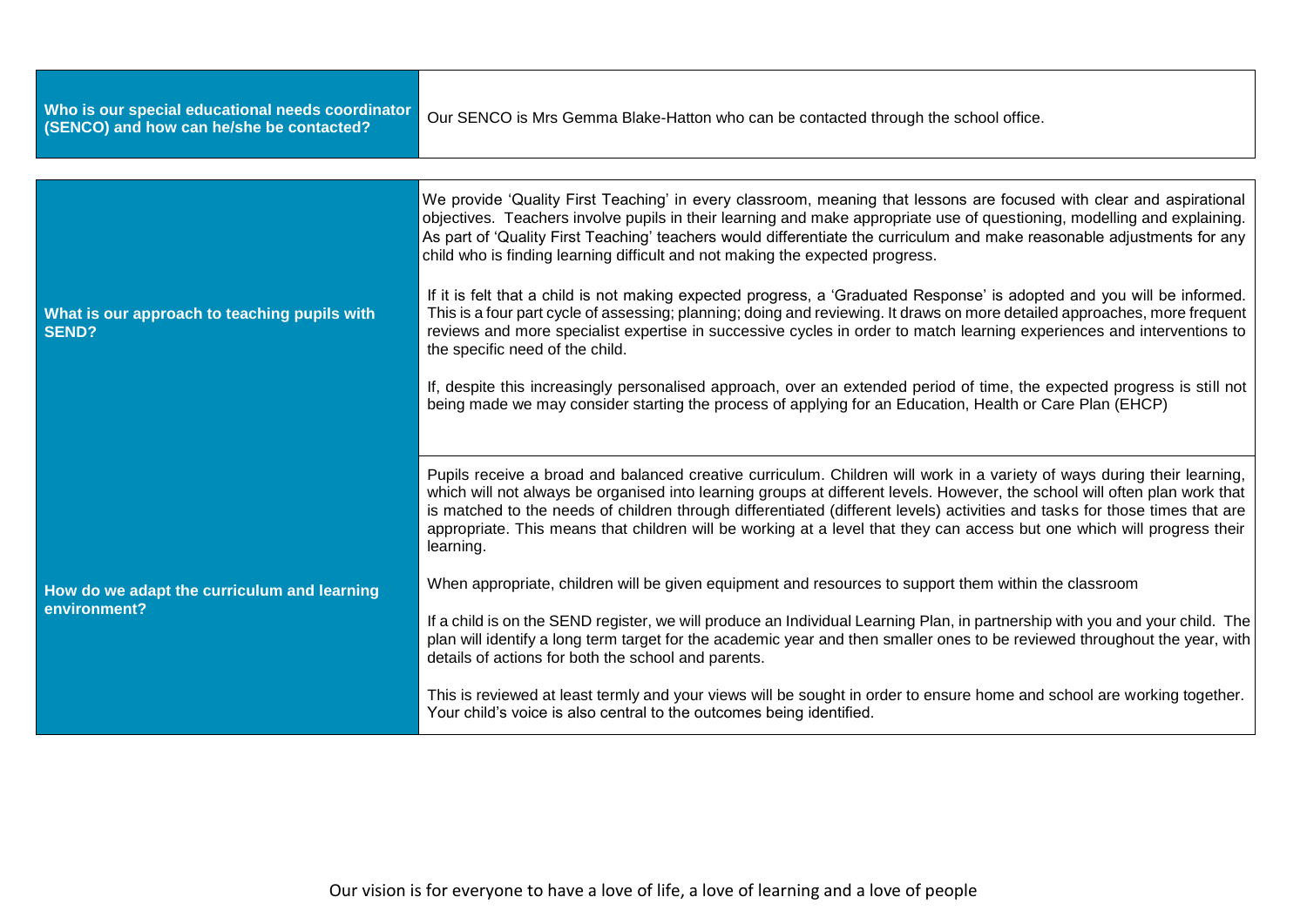| How do we enable pupils with SEND to engage in                                                | We will make any reasonable adjustments that we can to ensure all children are involved in all aspects of school life.                                                                                                                                                                                                                                                                                                                                                  |
|-----------------------------------------------------------------------------------------------|-------------------------------------------------------------------------------------------------------------------------------------------------------------------------------------------------------------------------------------------------------------------------------------------------------------------------------------------------------------------------------------------------------------------------------------------------------------------------|
| activities with other pupils who do not have                                                  | We have a positive attitude to inclusion and work with the most experienced professionals who actively encourage                                                                                                                                                                                                                                                                                                                                                        |
| SEND?                                                                                         | inclusion. Parent and carers will always be consulted on the specific arrangements for their child.                                                                                                                                                                                                                                                                                                                                                                     |
| How do we consult parents of pupils with SEND<br>and involve them in their child's education? | We aim to work closely with parents and provide them with all relevant information about their child.<br>As well as ILP meetings and parent consultations we offer and encourage communication through e-mail and telephone<br>calls. Parents are welcome to arrange a meeting to discuss their child's needs outside of the school day through the<br>class teacher or the school office. We also run parent forums and in addition a SEN coffee morning twice a year. |

| How do we consult pupils with SEND and involve<br>them in their education? | All children on the SEN register have an Individual Learning Plan. As part of this plan Pupils meet with the SENCO and<br>completer a one page profile to gather their views around their learning and what they feel helps them at school. They,<br>alongside their parents/carers are also invited to comment of their ILP targets after each review.Children with an<br>Educational Health and Care Plan (EHCP) will have annual reviews of their progress with the family and any professionals<br>who are working with them. Pupils are directly involved in both of these processes.                                                                                                                                                                                                                                                    |
|----------------------------------------------------------------------------|-----------------------------------------------------------------------------------------------------------------------------------------------------------------------------------------------------------------------------------------------------------------------------------------------------------------------------------------------------------------------------------------------------------------------------------------------------------------------------------------------------------------------------------------------------------------------------------------------------------------------------------------------------------------------------------------------------------------------------------------------------------------------------------------------------------------------------------------------|
| How do we assess and review pupils' progress<br>towards their outcomes?    | The class teacher is continually monitoring progress through work produced in class, discussions with pupils as well as<br>more formal forms of assessment. Progress against individual targets is reviewed at ILP review meeting. These inform<br>whether additional support may be necessary and is communicated with parents so that support can also be put in place<br>at home to reinforce the learning taking place within the classroom.                                                                                                                                                                                                                                                                                                                                                                                              |
| How do we support pupils moving between<br>different phases of education?  | Good transition arrangements are crucial in preparing children and families for moving from one phase of education to<br>another. The school works closely with a number of other groups as well as internally to make sure these arrangements<br>are extensive and robust. As well as transferring important information we will arrange a meeting where all parties can<br>discuss concerns and issues and put together a personalised plan for the child concerned.<br>Children join from a wide range of settings and we have worked hard to develop close links with all of our Early Years<br>providers. We liaise with them when children move from Early Years settings to our school. If necessary we will arrange<br>additional transition meetings both at the setting and at school, if this is required for an individual child. |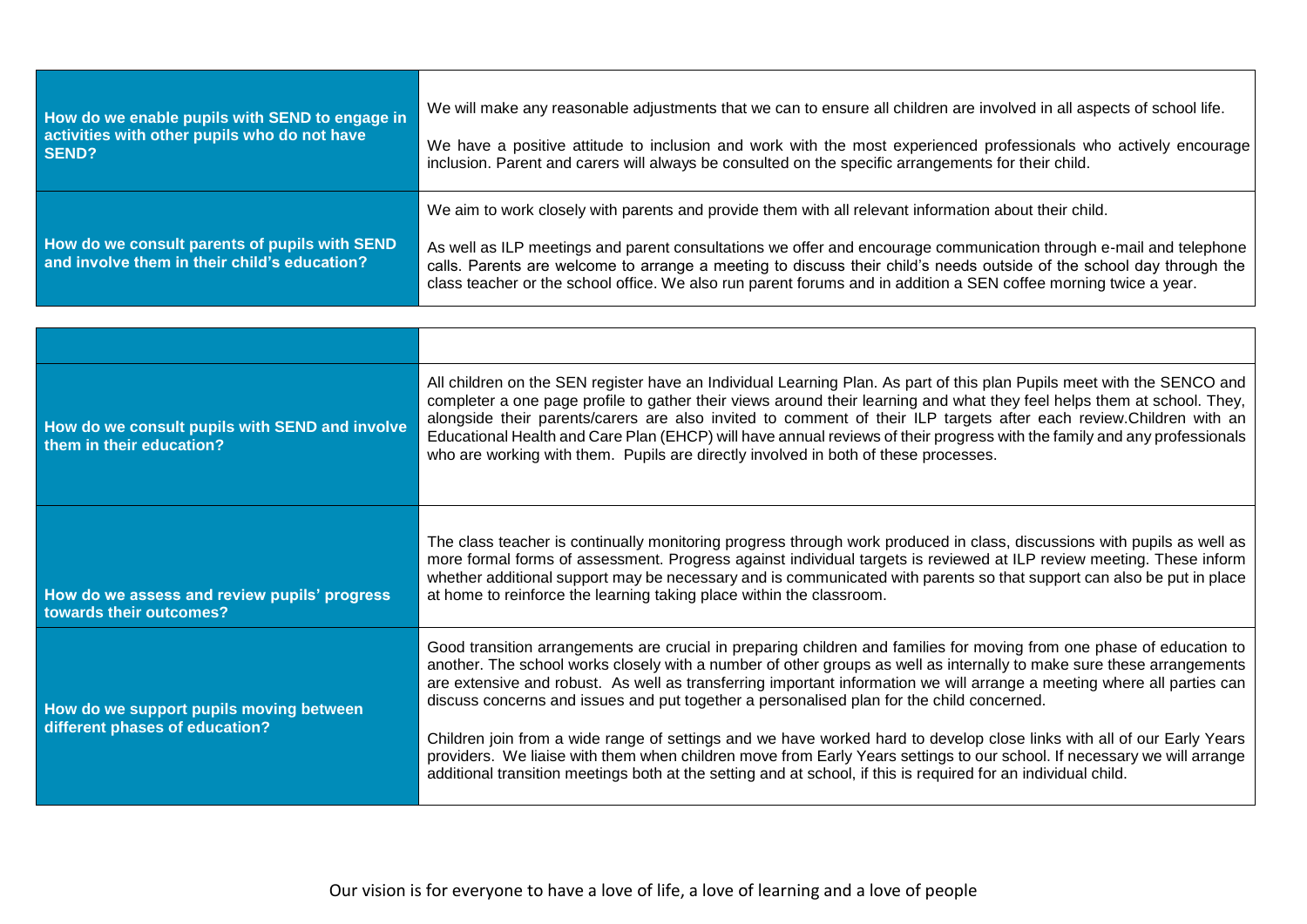| How do we support pupils with SEND to improve<br>their emotional and social development? | We aim to support children through any difficult times and give them the opportunity to grow within a nurturing<br>environment. We have a detailed behaviour policy which focuses on positive rewards and praise, but is reinforced by<br>appropriate sanctions if necessary.<br>Our schools provide a range of clubs and groups for vulnerable children who need emotional support. Across the key<br>stages, other support staff provide social skills intervention groups.<br>Good attendance is crucial to good performance; we aim to make school life interesting and stimulating so that children<br>want to come to school. If there is a problem or difficulty that is impacting upon attendance or behaviour we will aim to<br>resolve it so that attendance improves. |
|------------------------------------------------------------------------------------------|----------------------------------------------------------------------------------------------------------------------------------------------------------------------------------------------------------------------------------------------------------------------------------------------------------------------------------------------------------------------------------------------------------------------------------------------------------------------------------------------------------------------------------------------------------------------------------------------------------------------------------------------------------------------------------------------------------------------------------------------------------------------------------|
|                                                                                          |                                                                                                                                                                                                                                                                                                                                                                                                                                                                                                                                                                                                                                                                                                                                                                                  |
| What expertise and training do our staff have to<br>support pupils with SEND?            | The SENCO hold the National qualification for Special educational need leadership<br>The Head and SENCO work with teachers, support staff and others to organise and deliver provision for children with<br>SEND. Our teachers are experienced in making adjustments to meet the needs of individual children.                                                                                                                                                                                                                                                                                                                                                                                                                                                                   |
|                                                                                          |                                                                                                                                                                                                                                                                                                                                                                                                                                                                                                                                                                                                                                                                                                                                                                                  |
|                                                                                          | Amongst support staff, there is a wide range of experience and expertise in the different areas of SEND and the types of<br>assessment and interventions that are used.                                                                                                                                                                                                                                                                                                                                                                                                                                                                                                                                                                                                          |
|                                                                                          | All staff have basic awareness level training in supporting children with a variety of special educational needs. Several<br>staff have received enhanced training in supporting children with a variety of special educational needs including: autistic<br>spectrum conditions, speech, language and communication needs. Where necessary, support staff are trained to support<br>the particular needs of the children they work with.                                                                                                                                                                                                                                                                                                                                        |
|                                                                                          | We also have access to a range of specialist support services, including:                                                                                                                                                                                                                                                                                                                                                                                                                                                                                                                                                                                                                                                                                                        |
|                                                                                          | Learning and Behaviour Advisory Team (LBAT)<br>Autism and Social Communication Team (AST)<br>Primary Child & Adolescent Mental Health Services (CAMHS)<br>Speech and language Therapists (SALT)<br><b>Sensory Support Service</b><br>Occupational Therapy (OT)<br>Educational Psychologist (EP)<br><b>Family Support Networks</b><br>Integrated Prevention and Early Help                                                                                                                                                                                                                                                                                                                                                                                                        |
|                                                                                          | We always discuss the involvement of specialist SEND services with parents first. With the family's permission, we work<br>with other services and organisations that are involved with a family                                                                                                                                                                                                                                                                                                                                                                                                                                                                                                                                                                                 |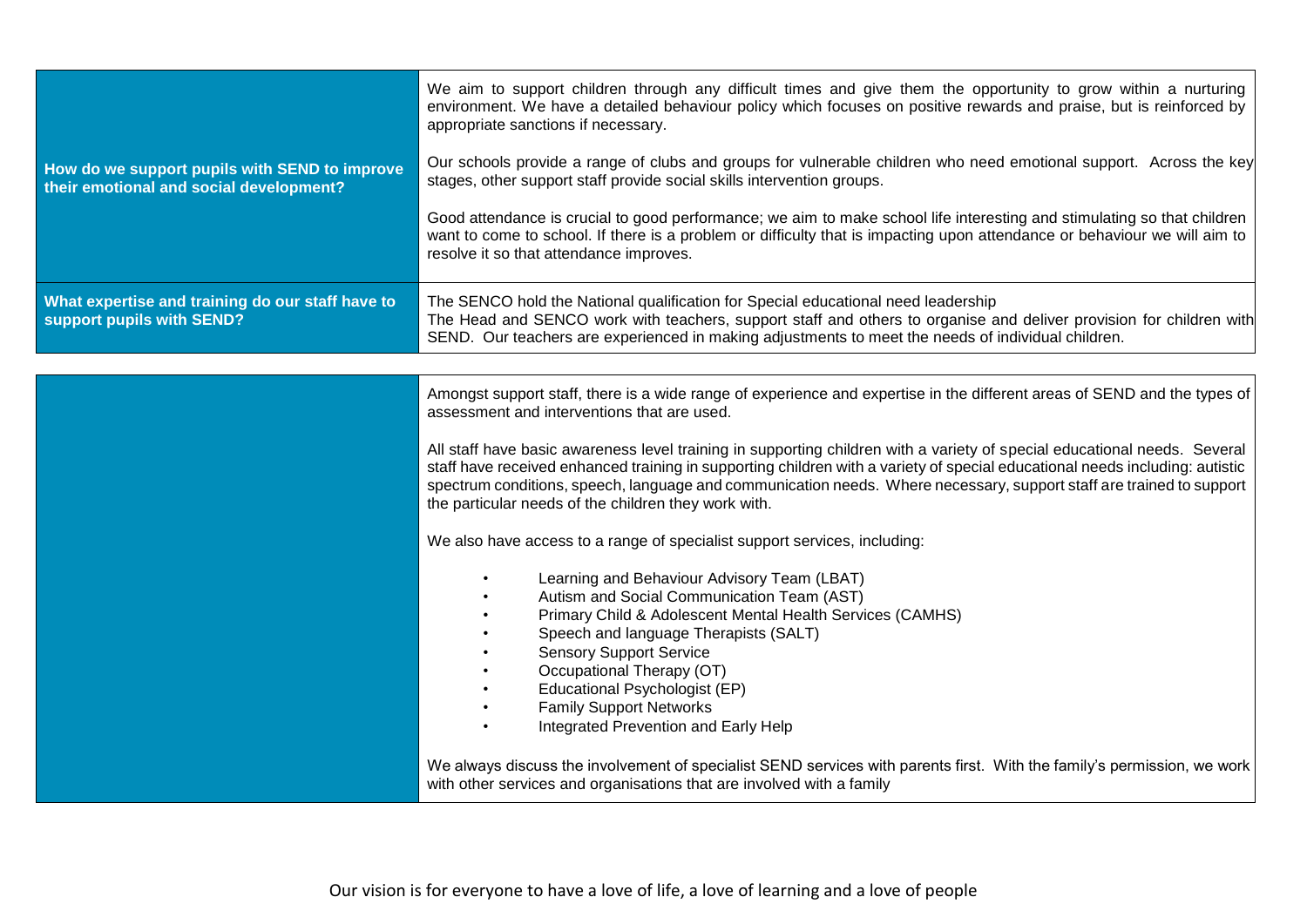| How will we secure specialist expertise?                                                                            | Outside agency support is sometimes needed for children with learning or emotional difficulties. The SENCO may ask for<br>their advice and support for specific children or to provide training for staff.<br>Our schools are part of the local SEND hub network known as 'nest'. This is a group made up of local SENCos, head<br>teachers and other specialist teams working together to pool knowledge, training and support within the East Grinstead<br>Group of Schools (EGGS). The schools can also access specialist expertise at the Family Support Network Forum.                                                                                                                                                                                                                                         |
|---------------------------------------------------------------------------------------------------------------------|---------------------------------------------------------------------------------------------------------------------------------------------------------------------------------------------------------------------------------------------------------------------------------------------------------------------------------------------------------------------------------------------------------------------------------------------------------------------------------------------------------------------------------------------------------------------------------------------------------------------------------------------------------------------------------------------------------------------------------------------------------------------------------------------------------------------|
| How will we secure equipment and facilities to<br>support pupils with SEND?                                         | The school uses its own budget to provide the majority of resources and facilities that are needed to provide for the<br>pupils. Some specific resources are provided by West Sussex County Council, i.e., specialist equipment to support<br>children with significant physical difficulties.                                                                                                                                                                                                                                                                                                                                                                                                                                                                                                                      |
| How do we involve other organisations in<br>meeting the needs of pupils with SEND and<br>supporting their families? | The school is supported by professionals from Mid Sussex Child Development Centre including Paediatric OTs and<br>Paediatric Physiotherapists. We also work closely with professionals such as Speech and Language Therapists from<br>Sussex Community NHS Foundation Trust. These services may attend reviews and visit pupils in school to monitor their<br>progress/needs and to share information with the school. They may also contribute to an Early Help Plan, if applicable.                                                                                                                                                                                                                                                                                                                               |
| How do we evaluate the effectiveness of our<br><b>SEND provision?</b>                                               | Regular and accurate assessment of progress is key to ensuring that pupils develop to their fullest ability. Pupil's progress<br>is assessed through a wide range of formal and informal methods throughout their time in school. We monitor and report<br>progress on a daily, weekly, termly or annual basis including:<br>Open door policy – parents are very welcome to meet with their child's class teacher to discuss progress $\Box$<br>Annual report to parents including progress against the national expectation of similar aged children<br>End of Key Stage 1 and Key Stage 2 SAT tests<br>Year 1 Phonics test<br>Standardised reading age and spelling age tests<br>Termly Pupil Progress meetings and SEND Pupil Progress Meetings D<br>Regularly updating IILPs to meet<br>the needs of the child. |